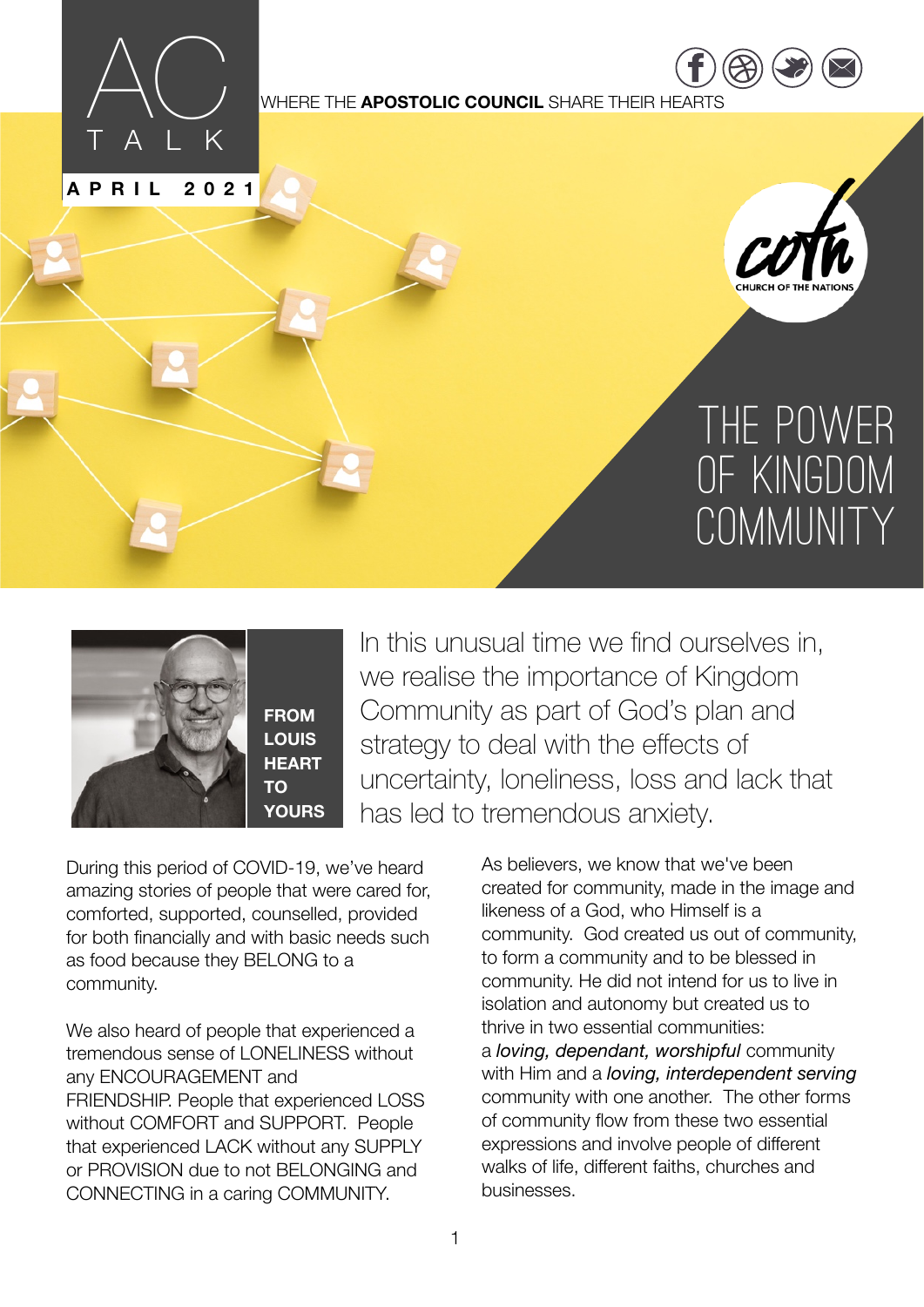Ephesians 2:19-20 in The Passion Translation reads:

[19] So, you are not foreigners or guests, but rather you are the children of the city of the holy ones, with all the rights as family members of the household of God. [20] You are rising like the perfectly fitted stones of the temple, and your lives are being built up TOGETHER upon the ideal foundation laid by the apostles and prophets, and best of all, you are connected to the Head Cornerstone of the building, the Anointed One, Jesus Christ himself!

More than ever, we have realised that Kingdom Community is a powerful antidote in combatting the loneliness and loss that we are battling as a society. The word COMBAT can be defined as "fighting between armed forces". That's such an apt description of our current situation.

- 1. **Belonging** meaning I am connected and that I give and receive love.
- 2. **Mutual Responsibility** I am valued and I add value. As a member of His household, I take responsibility and therefore, I have ownership and authority. My contribution is significant. I'm not just a consumer but a contributor.
- 3. **Wellbeing**  when people experience community as happy, comfortable and healthy, they want to be part of it. We need a healthy environment to thrive, not a toxic one that exacerbates loneliness and loss, thereby heightening anxiety.
- 4. **Progress** people want to be part of something successful that has forward momentum and growth,

 $\overline{a}$ 

n

Let's take a closer look at this powerful weapon that we have at our disposal to combat loneliness and loss. Community can be defined as a group of people bound together in a SPECIFIC LOCALITY (these days it can be either geographically or virtually) by COMMON INTERESTS or CHARACTERISTICS, in our instance, it's the Kingdom of God.

A Kingdom Community speaks of common unity where we share certain commonalities like governance (what's allowed or not), privileges, conduct, behaviour, common culture, values, passion, purpose and ultimately, heritage.

Certain pillars constitute a healthy community where people have an understanding of:

without stagnation. Where there is health, growth follows naturally.

5. **Protection** - meaning "to defend and guard against damage caused by outside forces." The vision, values and mandate we carry are safeguarded and we feel protected.

There are four dynamics of community that are important in this context:

- **1. The Blessing**
- **2. The Discomfort**
- **3. The Complexity**
- **4. The Benefit**